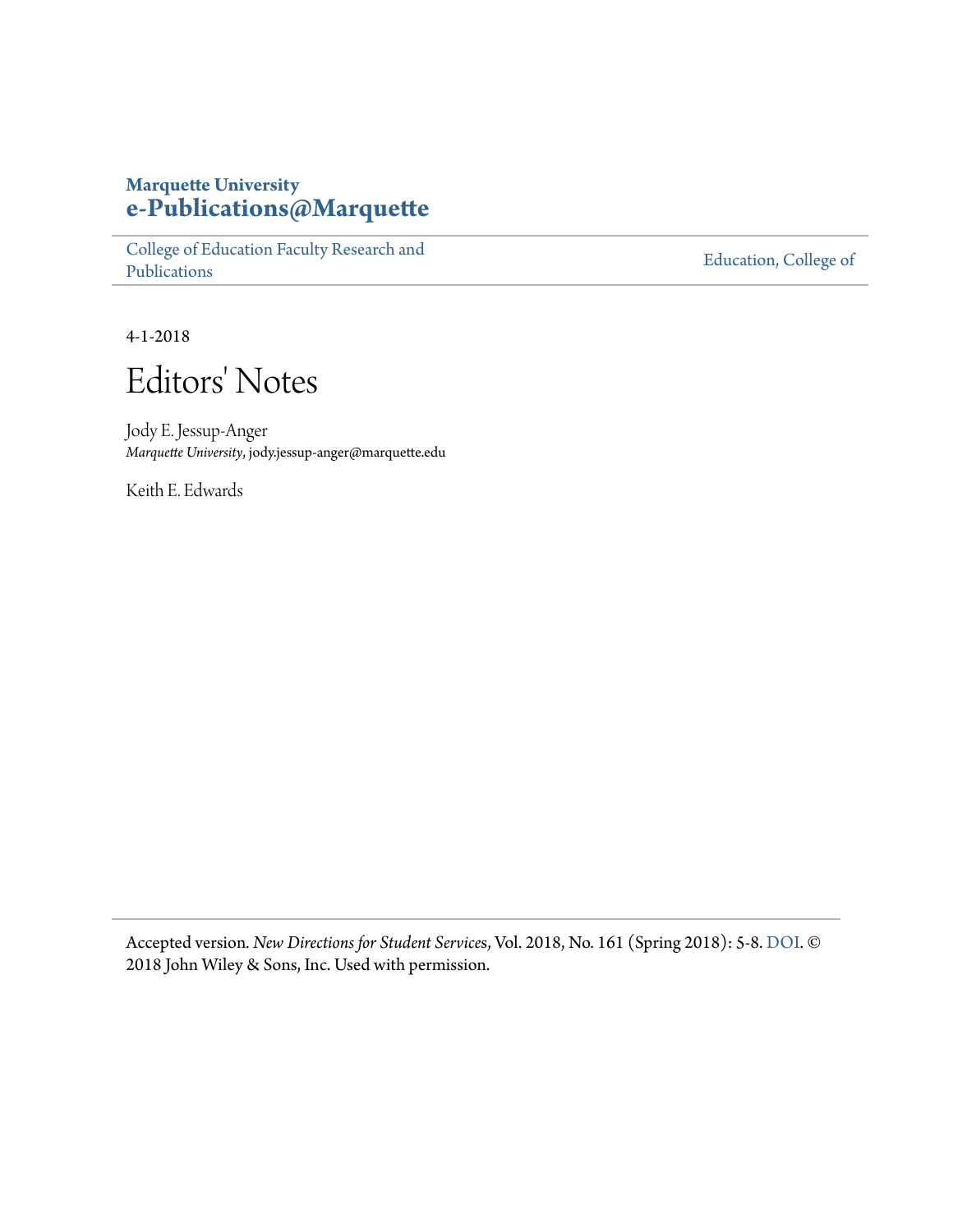**Marquette University**

### **e-Publications@Marquette**

#### *Education Faculty Research and Publications/College of Education*

*This paper is NOT THE PUBLISHED VERSION;* **but the author's final, peer-reviewed manuscript.** The published version may be accessed by following the link in the citation below.

*New Directions for Student Services*, Vol. 2018, No. 161 (Spring 2018): 5-8[. DOI.](https://doi.org/10.1002/ss.20248) This article is © Wiley and permission has been granted for this version to appear in [e-Publications@Marquette.](http://epublications.marquette.edu/) Wiley does not grant permission for this article to be further copied/distributed or hosted elsewhere without the express permission from Wiley.

# Editors' Notes

[Jody Jessup-Anger](https://onlinelibrary.wiley.com/action/doSearch?ContribAuthorStored=Jessup-Anger%2C+Jody) Marquette University Keith E. Edwards

Sexual violence is a pervasive problem on college and university campuses. Research conducted over the last 30 years (Black et al., [2011](https://onlinelibrary.wiley.com/doi/full/10.1002/ss.20248#ss20248-bib-0001); Cantor et al., [2015](https://onlinelibrary.wiley.com/doi/full/10.1002/ss.20248#ss20248-bib-0003); Koss, Gidycz, & Wisniewski, [1987](https://onlinelibrary.wiley.com/doi/full/10.1002/ss.20248#ss20248-bib-0011)) illustrates that one in five college women and one in 16 college men experience sexual assault during college (Krebs, Lindquist, Warner, Fischer, & Martin, [2007](https://onlinelibrary.wiley.com/doi/full/10.1002/ss.20248#ss20248-bib-0012)). And, while understudied, rates of sexual violence among transgender college students (Grant et al., [2011](https://onlinelibrary.wiley.com/doi/full/10.1002/ss.20248#ss20248-bib-0006)), and those who experience other intersecting forms of oppression (Black et al., [2011](https://onlinelibrary.wiley.com/doi/full/10.1002/ss.20248#ss20248-bib-0001)) are even higher. Further, many students come to campus having already experienced sexual violence earlier in their lives. Despite the advocacy, research, and efforts of so many to address this issue over the past 30 years, particularly feminists and women's organizations, these rates of sexual violence remain unchanged.

Throughout the past decade, survivor activism and media attention raised awareness of sexual violence on campus and institutional responses. Governmental involvement also increased through legislation at the state and federal levels, guidance on Title IX and investigations from the Office for Civil Rights, and initiatives coming directly from the White House under the Obama administration (Jessup‐Anger & Edwards, [2015](https://onlinelibrary.wiley.com/doi/full/10.1002/ss.20248#ss20248-bib-0009)). Backlash against efforts to define, measure, and adjudicate sexual violence also increased and now seems to have found a policy voice within the Trump administration (Harris & Kelderman, [2017](https://onlinelibrary.wiley.com/doi/full/10.1002/ss.20248#ss20248-bib-0007)). These major shifts and uncertainties have placed institutional leaders in a difficult position of grappling with questions about how to address sexual violence effectively and equitably in a changing landscape under unprecedented expectations and scrutiny.

In 2014, we were selected to co‐chair *the ACPA Presidential Task Force on Sexual Violence Prevention in Higher Education*. We spent several years engaging with other scholars, practitioners, speakers, and survivors on the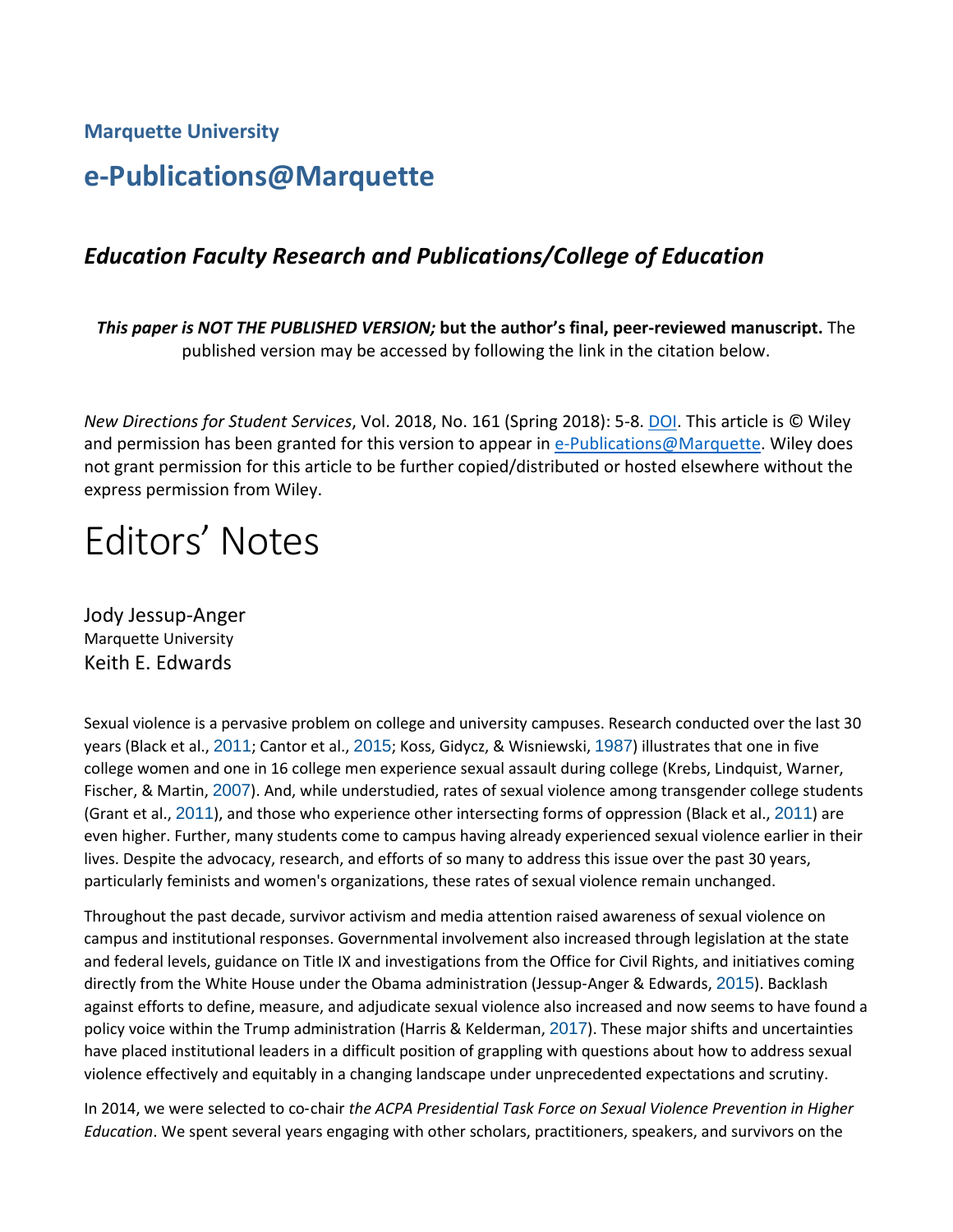Task Force and beyond who had devoted significant portions of their careers working to address sexual violence in higher education. The ACPA Task Force culminated in the monograph *Beyond Compliance* (Jessup‐Anger & Edwards, [2015](https://onlinelibrary.wiley.com/doi/full/10.1002/ss.20248#ss20248-bib-0009)), which was distributed to ACPA—College Student Educators International in the fall of 2015. This engagement process and the response to *Beyond Compliance* made it clear that there was a need for more concrete and comprehensive guidance.

As editors of this volume of *New Directions for Student Services*, we sought to bring together some of the best thinkers and practitioners to provide a resource that synthesizes existing scholarship, provides theoretical grounding, advances new approaches, and offers practical guidance on how to best address sexual violence in higher education. We intend for this volume to benefit three primary audiences: (1) administrators whose work is directly related to sexual violence prevention and/or response, (2) institutional leaders who would benefit from a stronger working knowledge about the complexity of addressing sexual violence, and (3) faculty and graduate students in student affairs graduate preparation programs. We believe that everyone across postsecondary institutions has a role to play in addressing sexual violence.

Toward these aims, we have organized the book into two overarching sections. The first section explores conceptual frameworks for addressing sexual violence in higher education. Chapter 1 outlines the history of research, social movements, and campus responses related to sexual violence. Chapter 2 advances application of a social justice paradigm to sexual violence work. Chapter 3 makes the case for situating addressing sexual violence within the realm of student affairs work.

The second overarching section offers practical guidance. Chapter 4 outlines content and pedagogical suggestions for comprehensive sexual violence prevention. Chapter 5 articulates how policies on sexual violence can be a part of response, compliance, and prevention. Chapter 6 outlines key considerations for supporting survivors as individuals, institutions, and communities. Chapter 7 summarizes key legal and policy considerations as well as innovative approaches for consideration in adjudicating sexual violence. Finally, Chapter 8 offers suggestions for cultivating institutional leadership on addressing sexual violence.

Throughout this volume, the authors take a social justice approach to examining sexual violence. In Chapter 2, Hong and Marine advance Hong's ([2017](https://onlinelibrary.wiley.com/doi/full/10.1002/ss.20248#ss20248-bib-0008)) social justice paradigm for addressing sexual violence and explore examples of its implementation. Virtually all other chapters reference this social justice foundation and build on it conceptually or illuminate what it might look like in practice.

The social justice approach advanced here recognizes that sexual violence is rooted in rape culture, which is built on patriarchal structures; prescriptive, limiting, and harmful gender norms; socialization around relationships, sexuality, and power; and intersecting forms of oppression throughout the culture (Buchwald, Fletcher, & Roth, [1993](https://onlinelibrary.wiley.com/doi/full/10.1002/ss.20248#ss20248-bib-0002); Edwards & Headrick, [2008](https://onlinelibrary.wiley.com/doi/full/10.1002/ss.20248#ss20248-bib-0005); Katz, [2006](https://onlinelibrary.wiley.com/doi/full/10.1002/ss.20248#ss20248-bib-0010)). The approach also acknowledges that sexual violence impacts people across identities and does so differently because of the systems of privilege and oppression that organize social structures. Thus, throughout the volume, the authors adopt the term "minoritized" from other scholars (Chase, Dowd, Pazich, & Bensimon, [2014](https://onlinelibrary.wiley.com/doi/full/10.1002/ss.20248#ss20248-bib-0004); Patton, Harper, & Harris, [2015](https://onlinelibrary.wiley.com/doi/full/10.1002/ss.20248#ss20248-bib-0013)) to indicate the oppression placed upon certain populations by the dominant culture and the relegation of them to lower visibility and power. Not only are the causes of sexual violence rooted in these systems of oppression, but the solutions to addressing sexual violence are as well. In keeping with this social justice paradigm, the word "survivor" is used when identifying someone who has experienced sexual violence. We made this choice recognizing that not all those who have experienced sexual violence identify as survivors, and the terms "victim" and "survivor" are not interchangeable.

Although the current intense focus on sexual violence in postsecondary education is unsettling for administrators, faculty, and students alike, this attention provides a necessary sense of urgency to reflect on and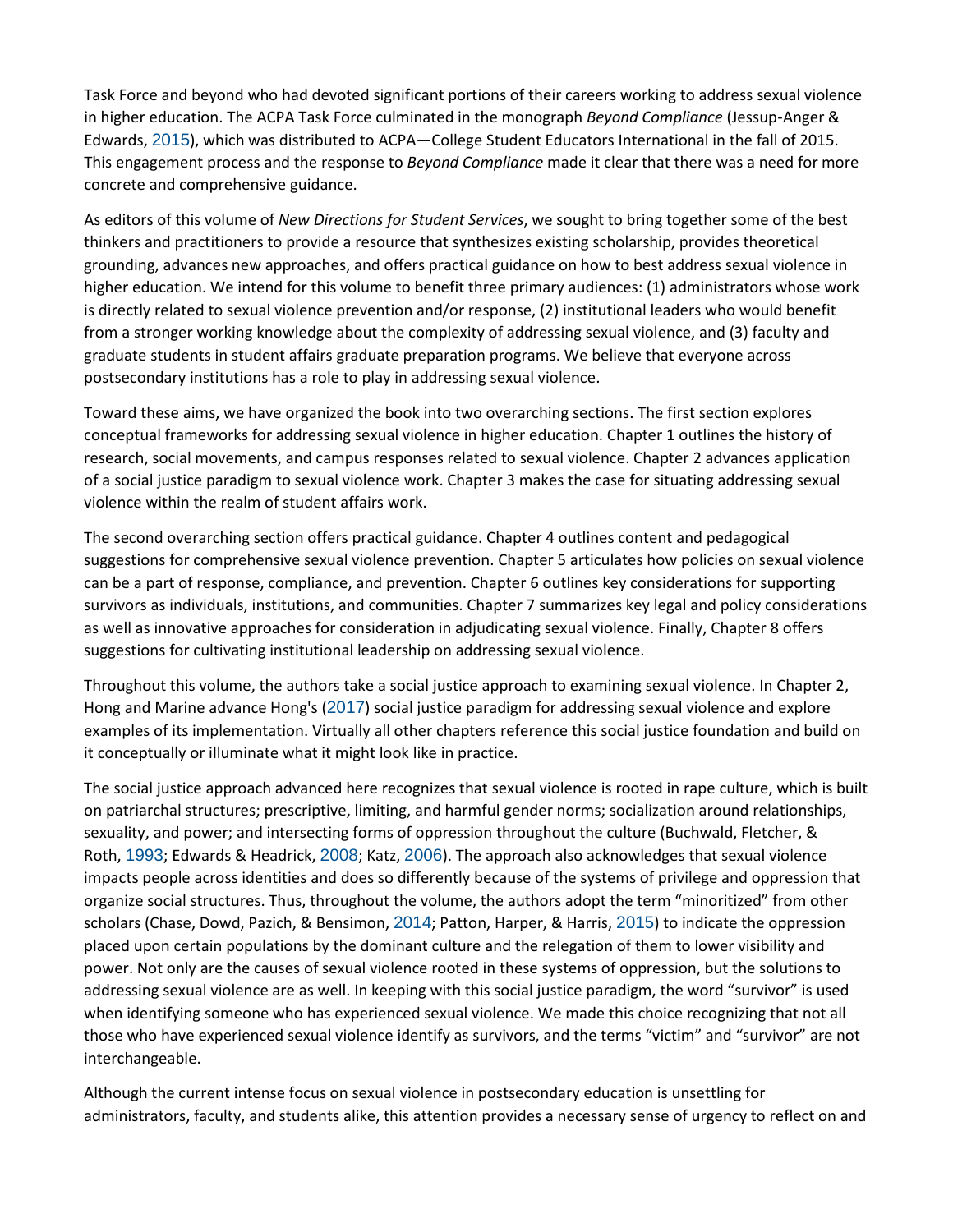respond to a vexing problem that existed under the radar within postsecondary institutions for decades. The current uncertainty related to pending court cases and anticipated changes under the Trump administration cannot be an excuse for waiting to be bold and courageous in addressing sexual violence on campus. We intend for the content of this volume to provide guidance that acknowledges, yet transcends, the sociopolitical context in which sexual violence on campus is currently situated. We hope that readers will find it to be conceptual, yet pragmatic, and foundational, yet innovative to provide the requisite knowledge to address the sexual violence that was, is, and unfortunately will continue to be a critical problem in higher education.

#### Biographies

JODY JESSUP-ANGER is an associate professor of higher education at Marquette University and, in 2014, was selected to co-chair ACPA's Presidential Taskforce on Sexual Violence in Higher Education.

KEITH E. EDWARDS is a speaker, consultant, and leadership coach and, in 2014, was selected to co-chair ACPA's Presidential Taskforce on Sexual Violence in Higher Education.

#### References

- Black, M. C., Basile, K. C., Breiding, M. J., Smith, S. G., Walters, M. L., Merrick, M. T., ... Stevens, M. R. (2011). *The National Intimate Partner and Sexual Violence Survey (NISVS): 2010 summary report*. Atlanta, GA: National Center for Injury Prevention and Control, Centers for Disease Control and Prevention.
- Buchwald, E., Fletcher, P., & Roth, M. (1993). (Eds.). *Transforming a rape culture*. Minneapolis, MN: Milkweed Editions.
- Cantor, D., Fisher, B., Chibnall, S., Townsend, R., Lee, H., Bruce, C., & Thomas, G. (2015). *Report on the AAU campus climate survey of sexual assault and sexual misconduct*. Rockville, MD: Westat.
- Chase, M. M., Dowd, A. C., Pazich, L. B., & Bensimon, E. M. (2014). Transfer equity for "minoritized" students: A critical policy analysis of seven states. *Educational Policy*, **28**(5), 669– 717. <https://doi.org/10.1177/0895904812468227>
- Edwards, K. E., & Headrick, T. (2008). She fears you: Teaching college men to end rape. *The Journal About Women in Higher Education*, **1**, 163–180.
- Grant, J. M., Mottet, L. A., Tanis, J., Harrison, J., Herman, J. L. & Keisling, M. (2011). *"Injustice at every turn" A report of the national transgender discrimination survey*. Washington, DC: National Center for Transgender Equality and National Gay and Lesbian Task Force.
- Harris, A., & Kelderman, E. (2017, Sep. 7). Citing Obama-era failures, DeVos will replace landmark directive on sexual assault. *The Chronicle of Higher Education*. Retrieved from [https://www.chronicle.com](https://www.chronicle.com/)
- Hong, L. (2017). Digging up the roots, rustling the leaves. In J. C. Harris & C. Linder (Eds.), *Intersections of identity and sexual violence on the college campus: Centering minoritized students' experiences*. Sterling, VA: Stylus.
- Jessup-Anger, J., & Edwards, K. E. (Eds.). (2015). *Beyond compliance: Addressing sexual violence in higher education*. Washington, DC: ACPA: College Student Educators International.
- Katz, J. (2006). *The macho paradox: Why some men hurt women and how all men can help*. Naperville, IL: Sourcebooks.
- Koss, M. P., Gidycz, C. A., & Wisniewski, N. (1987). The scope of rape: Incidence and prevalence of sexual aggression and victimization in a national sample of higher education students. *Journal of Applied Social Psychology*, **19**, 1182–1197.
- Krebs, C. P., Lindquist, C., Warner, T., Fischer, B., & Martin, S. (2007). The campus sexual assault (CSA) study: Final report. Retrieved from National Criminal Justice Reference Service: National Criminal Justice Reference Service. Retrieved from <https://www.ncjrs.gov/pdffiles1/nij/grants/221153.pdf>